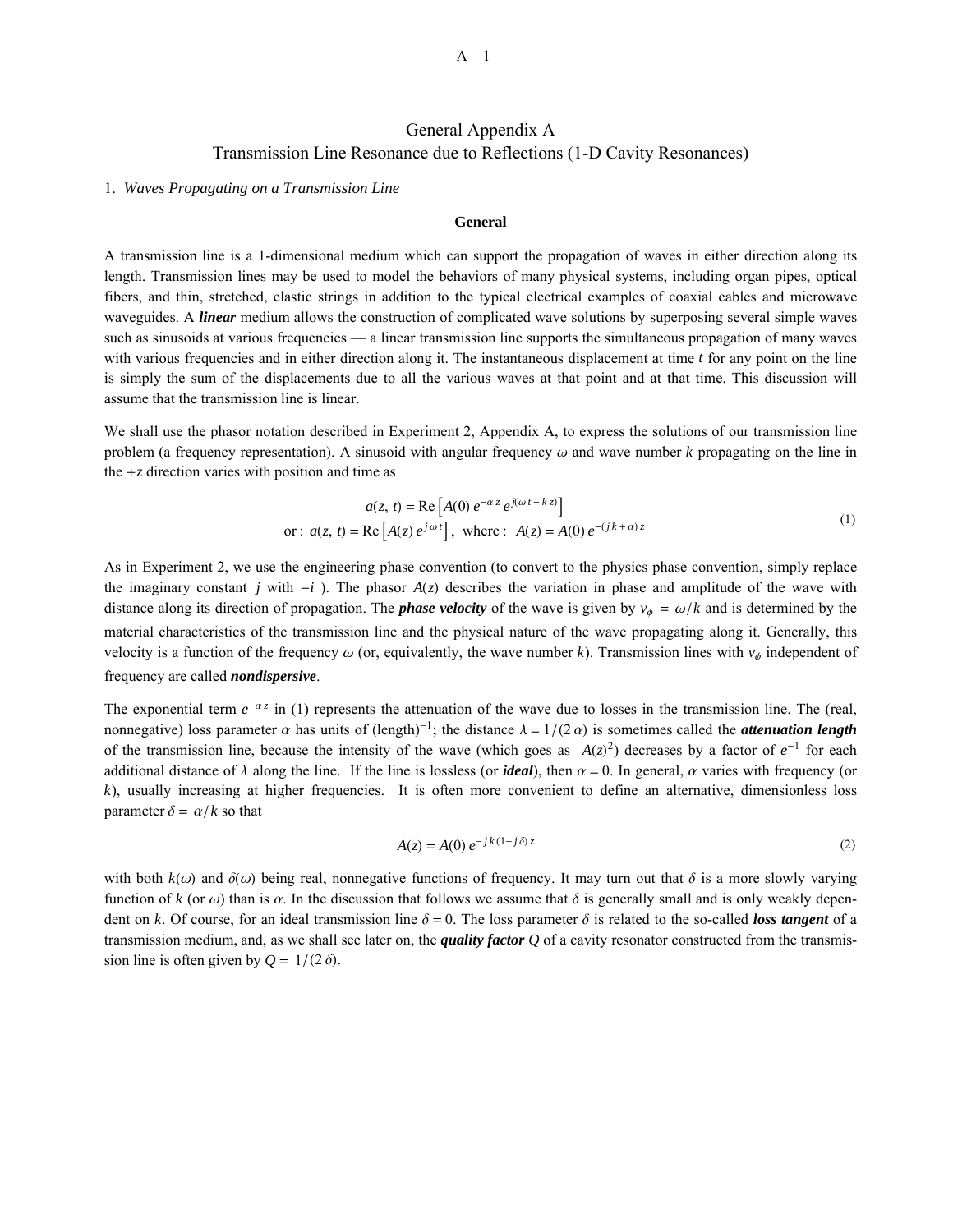#### **Propagator Notation**

The exponential term in equation (2) tells how the phasor of a wave at some position on a transmission line is related to its phasor at a different position. The distance parameter *z* increases in the same direction as the wave propagates. It is convenient to define the *propagation operator*, or *propagator*,  $P(z)$  as this exponential term:

$$
\mathcal{P}(z) \equiv e^{-jk(1-j\delta) z} \tag{3}
$$

$$
A(x+d) = \mathcal{P}(\pm |d|) A(x)
$$
 (4)

Choose the positive sign in the propagator's argument if you are propagating the phasor in the direction of the wave propagation and the minus sign for transforming a phasor backward (opposite to the wave's direction). Some properties of the propagator (all easily derivable from equation (3)):

$$
\mathcal{P}(0) = 1
$$
  
\n
$$
\mathcal{P}(d_1)\mathcal{P}(d_2) = \mathcal{P}(d_1 + d_2)
$$
  
\n
$$
\mathcal{P}(-d_1) = 1/\mathcal{P}(d_1)
$$
\n(5)

One important note about (4) and (5): it is assumed that *k* and  $\delta$  are fixed at known values for all such expressions. If there are waves with different frequencies being included in a single expression, then one must use a notation such as  $P(d; \omega)$  or write out the exponential term explicitly.

#### **Characteristic Impedance**

For an electrical transmission line comprised of two conductors (such as a coaxial cable or the lumped-parameter line of Experiment 14), we shall consider the amplitude phasor  $A(z)$  to represent the voltage difference between the two conductors at position *z* due to the propagation of a wave, so that  $A(z) = V(z)$ . The current flows in the two conductors are equal and opposite, and the direction of the current flow in the more positive conductor is the same as the direction of the wave's propagation.  $V(z)$  is proportional to the current phasor  $I(z)$ ; this proportion defines the transmission line's *characteristic impedance*  $Z_0$  (6). The geometry and materials of the line determine the value of  $Z_0$ , just as they do the phase velocity  $v_{\phi}$ and the loss parameter  $\delta$ .

For a single wave with frequency 
$$
\omega
$$
:  
\n
$$
V(z)/I(z) = Z_0(\omega)
$$
\n
$$
P(z) = -\frac{1}{2} \operatorname{Re}[V(z)I(z)^*] = -\frac{1}{2}|V(z)|^2 \frac{\operatorname{Re}[Z_0(\omega)]}{|Z_0(\omega)|^2}
$$
\n(6)

A wave transmits power along the line in its direction of propagation. This power flow is given by  $P(z)$  in the second of equations (6). The characteristic impedance  $Z_0$  is generally a function of frequency, as indicated. For the line to represent a realizable physical system,  $Z_0$  must have a nonnegative real part. If  $Z_0(\omega)$  is imaginary, then  $V(z)$  and  $I(z)$  are 90° out of phase, and a wave cannot propagate along the line at that frequency (the frequency is beyond the *cutoff frequency* for the line). For the discussion that follows, we assume that  $Z_0$  is real and positive, which is a very good approximation for nearly ideal transmission lines ( $\delta \ll 1$ ) in the frequency range where waves can propagate. Note that a wave has an *energy density* (energy per unit length) which is proportional to its squared amplitude; the power  $P(z)$  is the flow of this energy across the point *z*. The wave's energy density propagates along the transmission line at the *group velocity*:  $v_G = d\omega/dk$ . For a *dispersive* transmisssion medium it is generally true that  $v_G \neq v_{\phi}$ .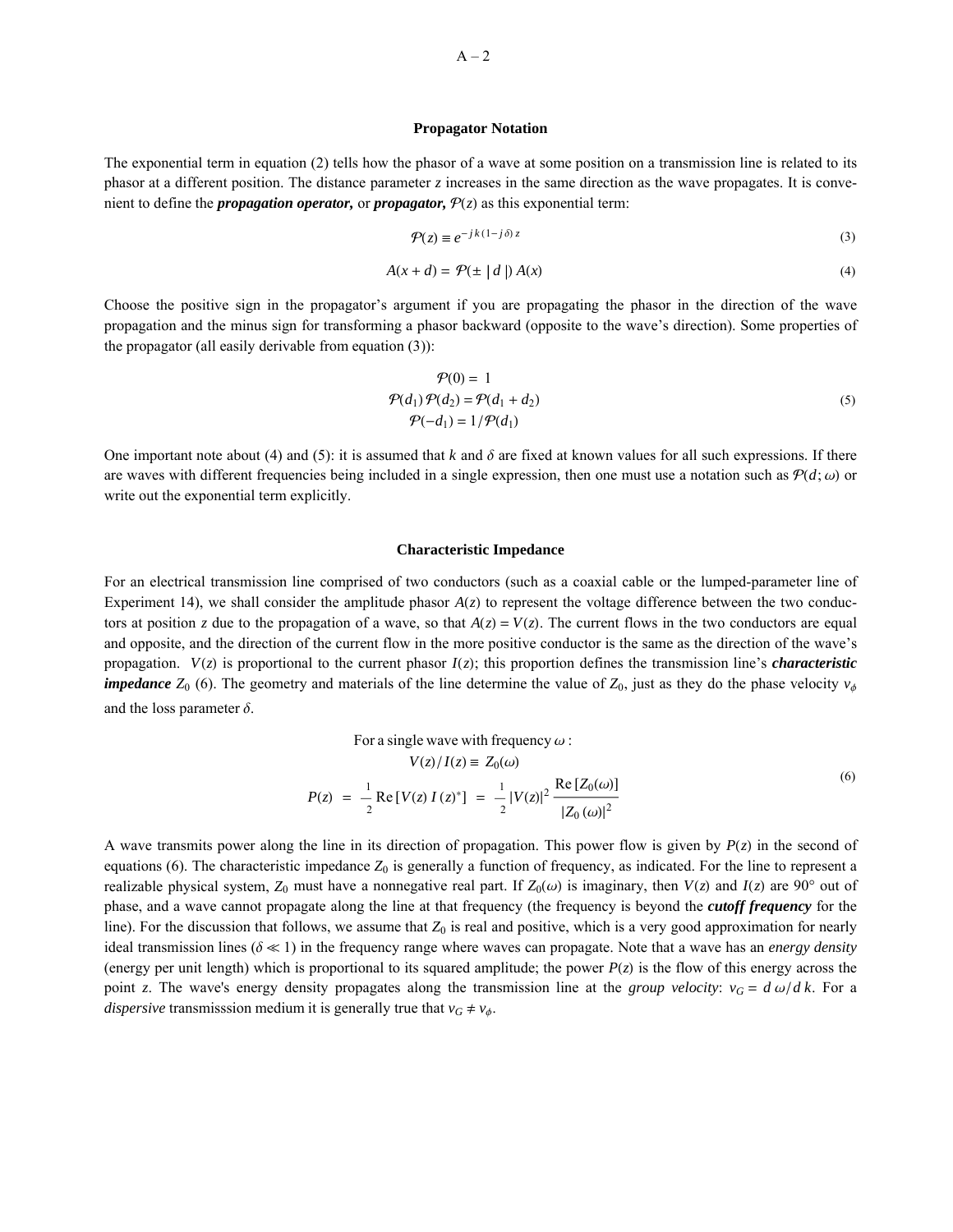Now consider the case of two waves with the same frequency  $\omega$  propagating in opposite directions on a transmission line at a position *x*, the right-going wave with voltage phasor  $a(x)$  and the left-going wave with voltage phasor  $b(x)$  at that position. The resulting voltage phasor at *x* is given by the sum of these two wave voltages,  $V(x) = a(x) + b(x)$ . The currents due to the two waves flow in opposite directions, so that the total current at *x* is given by the difference in the two waves' currents. Each wave current is related to its wave voltage by the relation in (6), so the voltage and current at a point on the line are given by

For right-going wave 
$$
a(x)
$$
 and left-going wave  $b(x)$ :  
\n
$$
V(x) = a(x) + b(x)
$$
\n
$$
I(x) = a(x)/Z_0 - b(x)/Z_0 = (a(x) - b(x))/Z_0
$$
\n(7)

Note that in this case (two oppositely propagating waves), the voltage and current phasors at a point are not simply related by  $Z_0$ , so that  $V(x) \neq Z_0 I(x)$ .

## **Reflection at a Termination**

The wave  $a(x)$  propagates to the right on a line with real, nonnegative characteristic impedance  $Z_0$  and encounters a termination of the line at position *x*0. At this point the line is terminated by an impedance *Z*, as shown in figure 1. The voltage across *Z* and the current through it are  $V(x_0)$  and  $I(x_0)$ , respectively. Ohm's law requires that  $V(x_0) = Z I(x_0)$ , but the voltage and current due to the wave are  $a(x_0)$  and  $a(x_0)/Z_0$ . If  $Z \neq Z_0$ , then the boundary condition on the voltage and current at  $x_0$  requires that a wave  $b(x)$  propagate away from the termination; then (7) may be applied to satisfy the relationship between  $V(x_0)$  and  $I(x_0)$  imposed by the impedance Z.



Figure 1. Wave reflection at the termination of a transmission line.

If we assume that  $b(x_0) = \Gamma a(x_0)$ , then for  $V(x_0) = Z I(x_0)$  to be satisfied, we find (using (7)) that the *reflection coefficient*  $\Gamma$  must be given by the expression in equation (8). Also listed with this equation are some commonly encountered values for  $Z$  and the corresponding values of  $\Gamma$ .

$$
\Gamma = \frac{Z - Z_0}{Z + Z_0}
$$
\n
$$
\Gamma = \frac{Z - Z_0}{Z + Z_0}
$$
\n
$$
\Gamma = -1
$$
\n(8)

Short: 
$$
Z = 0
$$
 →  $\Gamma = -1$   
Open:  $Z = \infty$  →  $\Gamma = 1$   
Terminated:  $Z = Z_0$  →  $\Gamma = 0$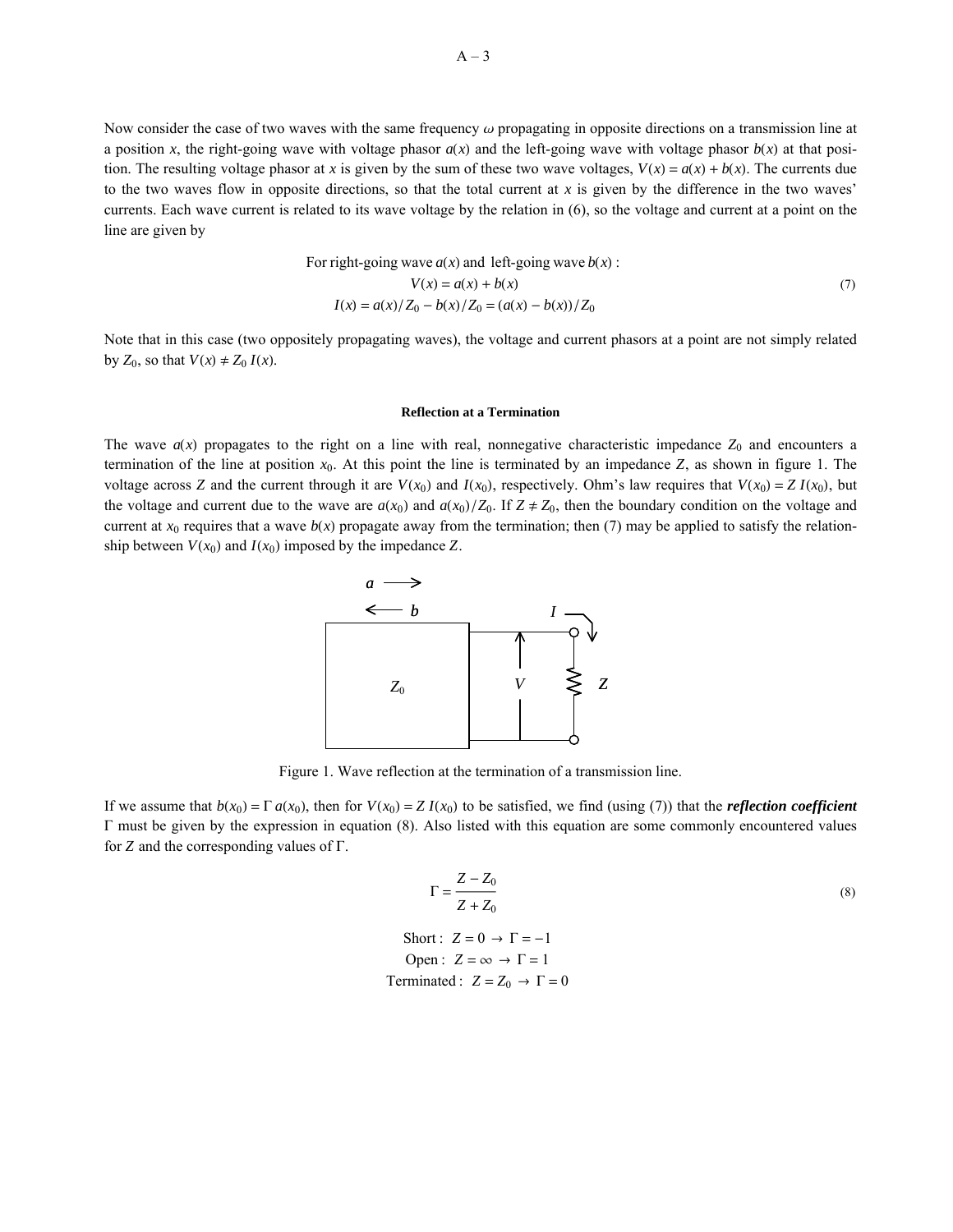Next consider a termination at the point  $x = 0$  which contains a voltage source  $V<sub>S</sub>$ , used to inject a wave  $c(x)$  onto a semiinfinite transmission line (figure 2a). The source impedance is  $Z$  and the line characteristic impedance is  $Z_0$ , as shown. First assume that there is no wave approaching the termination from the right, so that the only wave on the line is  $c(x)$ , emitted from the termination (because of its embedded voltage source). As far as the source is concerned, the transmission line looks like a resistor equal to *Z*0. A voltage divider is formed by this resistance and the source impedance *Z*, so the voltage across the transmission line is

$$
c(0) = \frac{Z_0}{Z + Z_0} V_S = \frac{1 - \Gamma}{2} V_S
$$
\n
$$
V_S \underbrace{\begin{array}{c} Z \\ \longrightarrow \\ \longrightarrow \\ \longrightarrow \\ \longrightarrow \end{array}} \qquad V_S
$$
\n
$$
V_S \underbrace{\begin{array}{c} \longrightarrow \\ \longrightarrow \\ \longrightarrow \\ \longrightarrow \\ \longrightarrow \end{array}} \qquad V_S
$$
\n
$$
Z_0
$$
\n(9)

Figure 2a. A termination which includes a source.

where we've also used equation (8) to express *Z* in terms of the reflection coefficient  $\Gamma$ . In figure 2a,  $c(0) = V$  because  $c(x)$ is the only wave present on the line. Figure 2b includes an incoming wave  $b(x)$ . The outgoing wave  $a(x)$  includes the reflection of  $b(0)$  from the termination impedance  $Z$  in addition to the source contribution  $c$ . The solution is easily found (because the circuit is linear) and is given in (10).



Figure 2b. A termination which includes a source and an incoming wave.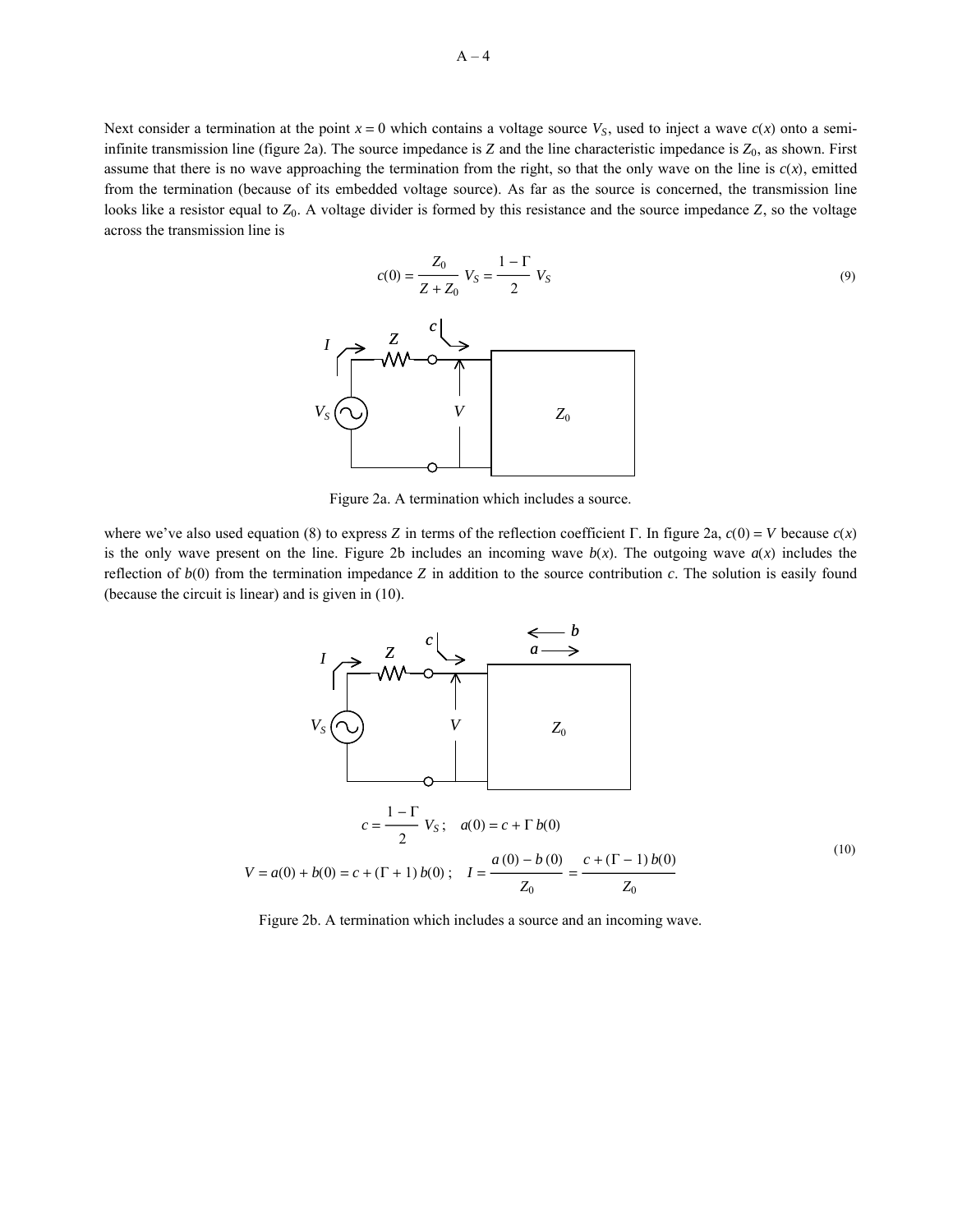# 2. *1-D Cavity Resonator*

### **General Solution**

A finite segment of transmission line terminated at both ends forms a 1-dimensional cavity for waves propagating on the line. Any losses in the cavity, either due to a nonzero loss parameter  $\delta$  or a reflection coefficient  $\Gamma$  at either end with  $|\Gamma|$  < 1 would imply that the power in a wave in the cavity would eventually dissipate. If the termination at one end of the line includes a source, then a wave *c* may be injected at that end, driving waves in the cavity at the frequency of the source. This arrangement is shown in figure 3 for a line of unit length driven by a source in the left-hand termination (where we take the position parameter  $x = 0$ ).



Figure 3. A unit-length, driven, 1-D cavity.

To solve this system, we use the propagator and terminator equations to connect the wave amplitudes  $a(x)$  and  $b(x)$ :

$$
a(0) = c + \Gamma_0 b(0); \ a(1) = \mathcal{P}(1) a(0)
$$
  
\n
$$
b(1) = \Gamma_1 a(1); \ b(0) = \mathcal{P}(1) b(1)
$$
  
\n
$$
a(x) = \mathcal{P}(x) a(0); \ b(x) = \mathcal{P}(1 - x) b(1) = \mathcal{P}(-x) b(0)
$$
  
\n
$$
\therefore a(0) = c + \Gamma_0 \mathcal{P}(1) \Gamma_1 \mathcal{P}(1) a(0) = c + \Gamma_0 \Gamma_1 \mathcal{P}(2) a(0)
$$
  
\n
$$
a(0) = c (1 - \Gamma_0 \Gamma_1 \mathcal{P}(2))^{-1}
$$
  
\n
$$
\frac{a(x)}{c} = \frac{\mathcal{P}(x)}{1 - \Gamma_0 \Gamma_1 \mathcal{P}(2)}; \ \frac{b(x)}{c} = \frac{\Gamma_1 \mathcal{P}(2 - x)}{1 - \Gamma_0 \Gamma_1 \mathcal{P}(2)}
$$
 (12)

The total amplitude of the cavity oscillation (voltage for the electrical transmission line),  $V(x) = a(x) + b(x)$ :

$$
\frac{V(x)}{c} = \frac{a(x) + b(x)}{c} = \frac{\mathcal{P}(x) + \Gamma_1 \mathcal{P}(2 - x)}{1 - \Gamma_0 \Gamma_1 \mathcal{P}(2)} = \frac{\mathcal{P}(x - 1) + \Gamma_1 \mathcal{P}(1 - x)}{\mathcal{P}(-1) - \Gamma_0 \Gamma_1 \mathcal{P}(1)}
$$
\n
$$
\frac{V(x)}{V(0)} = \frac{\mathcal{P}(x) + \Gamma_1 \mathcal{P}(2 - x)}{1 + \Gamma_1 \mathcal{P}(2)} = \frac{\mathcal{P}(x - 1) + \Gamma_1 \mathcal{P}(1 - x)}{\mathcal{P}(-1) + \Gamma_1 \mathcal{P}(1)}
$$
\n(13)

The final expressions in (13) were obtained by multiplying through by  $P(-1)/P(-1)$ ; their symmetry will make the expressions in the next section easy to derive. Note also that  $V(x)/V(0)$  does not depend on  $\Gamma_0$ , because using  $V(0)$  as a reference effectively establishes a perfect short ( $\Gamma_0 = -1$ ) at the source end, with  $c = V(0)$ . You can confirm this by comparing the expression for  $V(x)/V(0)$  to that for  $V(x)/c$  with  $\Gamma_0 = -1$ .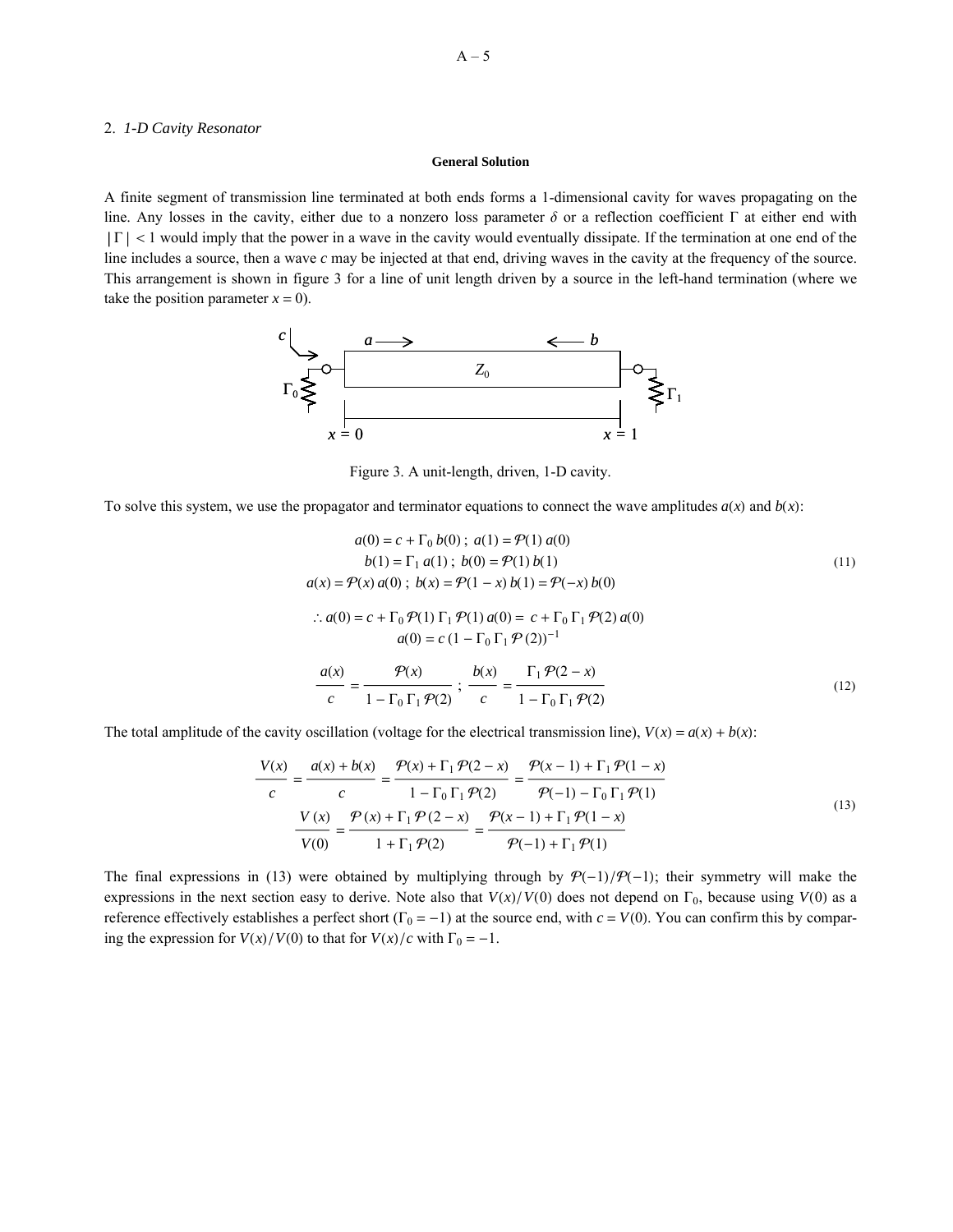# **Shorted or Open Termination at the Right End - Resonance**

Consider the case where the termination opposite the driven end is a perfect short ( $\Gamma_1 = -1$ ) or a perfect open ( $\Gamma_1 = +1$ ). The propagator  $P(z)$  is an exponential function (equation (3)), so that

$$
\mathcal{P}(-z) + \mathcal{P}(z) = 2 \cos[k(1 - j\delta) z]
$$
  
\n
$$
\mathcal{P}(-z) - \mathcal{P}(z) = 2 j \sin[k(1 - j\delta) z]
$$
\n(14)

Substituting (14) into the expression (13) for  $V(x)/V(0)$  with  $\Gamma_1 = \pm 1$  gives

$$
\Gamma_1 = -1 \text{ (short)}: \frac{V(x)}{V(0)} = \frac{\sin [k (1 - j \delta) (1 - x)]}{\sin [k (1 - j \delta)]} \tag{15}
$$

$$
\Gamma_1 = +1 \text{ (open)}: \frac{V(x)}{V(0)} = \frac{\cos [k (1 - j \delta) (1 - x)]}{\cos [k (1 - j \delta)]}
$$
(16)

If  $\delta$  is small, then for  $k = n\pi/2$  ( $n = 1, 2, ...$ ) the denominator of either (15) or (16) becomes small ( $\sim jk\delta$ , equation (16) for *n* odd, (15) for even *n*); while the numerators will be  $\sim$ 1 depending on the position *x*. For the other parity of *n* (odd in (15), even in (16)), however, the denominator is  $\sim$ 1. This means that both the shorted and open lines will exhibit multiple resonances, each line having adjacent resonances spaced by  $\Delta k \approx \pi$ . Figure 4 shows an example of the first few resonances for the open termination line (equation (16)).



Figure 4. Typical gain and phase response of a unit-length, 1-D cavity, showing the first few evenly-spaced resonances (log scale).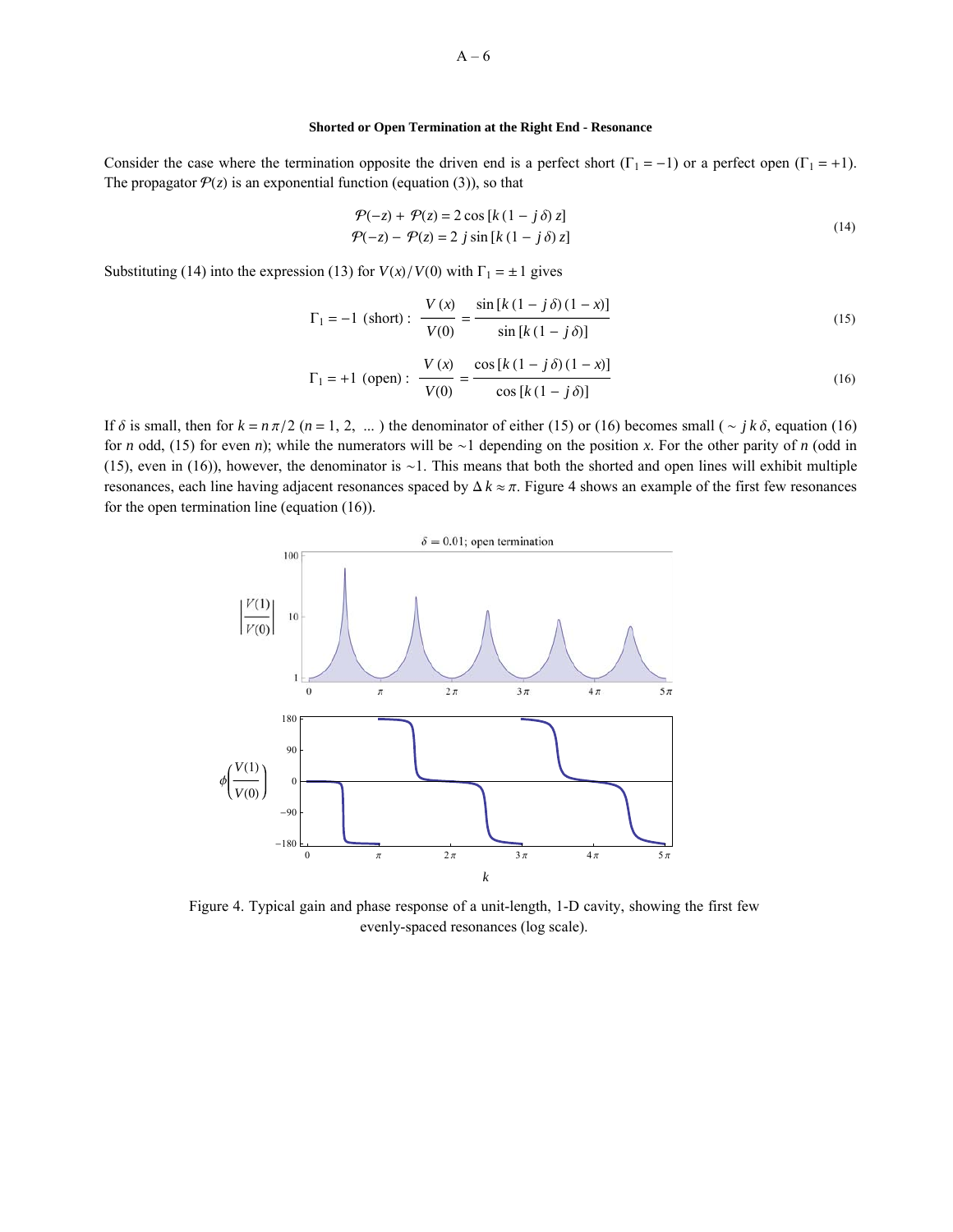The quality factor *Q* of a resonator is given by  $Q = (energy stored)/(energy lost/radian of phase in time)$ , or, since  $\omega = d\phi/dt$  and  $v_{\phi} = \omega/k$ ,

$$
Q = \frac{E}{dE/d\phi} = \frac{\omega E}{dE/dt} = \frac{v_{\phi} k E}{dE/dt}
$$
 (17)

$$
E_a + E_b = E = \int dE = \int_0^1 \frac{\partial E}{\partial x} dx = \int_0^1 \frac{P(x)}{v_G} dx = \frac{1}{v_G} \int_0^1 [P_a(x) + P_b(x)] dx
$$
 (18)

where the integral in (18) is over the volume of the cavity (figure 3), and the power  $P_a(x) + P_b(x)$  is the sum of the powers in the two oppositely-directed traveling waves *a* and *b* in the cavity. Note also that the energy density in a wave is related to its power by the group velocity and not the phase velocity:  $\partial E/\partial x = P(x)/v_G$ . The energy dissipated in the cavity is being supplied by the power source at  $x = 0$ , so in equation (17)  $dE/dt = \text{Re}[V(0) I(0)^*]/2 = P_a(0) - P_b(0)$ . The wave power is given by the formula in (6), where the wave's voltage  $V(x)$  is its amplitude, so this power is, of course, proportional to the square of the magnitude of the wave amplitude, e.g.  $P_a(x) \propto |a(x)|^2$ . The wave *b* is just the lossless reflection of wave *a* at the right end of the cavity, after which it passes through the cavity again. Clearly, as far as the attenuation of the waves due to losses is concerned, this situation is equivalent to a single wave traveling through an identical transmission line twice as long as the cavity, with an amplitude attenuation as it travels of  $e^{-\alpha x} = e^{-k \delta x}$ ; the squared amplitude therefore decays as  $e^{-2\alpha x} = e^{-2k\delta x} = P_a(x)/P_a(0)$ . This also implies that  $P_b(0) = P_a(2)$ , since we assume that  $|\Gamma_1| = 1$ . Equation (17) becomes

$$
Q = \frac{v_{\phi} k E}{dE/dt} = \frac{v_{\phi}}{v_G} \frac{k}{P_a(0) - P_b(0)} \int_0^2 P_a(x) dx = \frac{v_{\phi}}{v_G} \frac{k}{1 - P_a(2)/P_a(0)} \int_0^2 \frac{P_a(x)}{P_a(0)} dx
$$
  
 
$$
\therefore Q = \frac{v_{\phi}}{v_G} \frac{k}{1 - e^{-4k\delta}} \int_0^2 e^{-2k\delta x} dx = \frac{1}{2\delta} \frac{v_{\phi}}{v_G}
$$
 (19)

If the transmission medium is nondispersive, then  $v_G = v_\phi$  and  $Q = 1/(2 \delta)$ , as mentioned previously.

#### **Approximate Solutions for Small**  $\delta$

Consider the shorted- and open-end solutions (15) and (16). The functions can be expanded using the following identities:

$$
\sin(A - jB) = \cosh B \sin A - j \sinh B \cos A \approx \sin A - jB \cos A, \ B \ll 1
$$
  

$$
\cos(A - jB) = \cosh B \cos A + j \sinh B \sin A \approx \cos A + jB \sin A, \ B \ll 1
$$

The approximations in the above equations are to first order in *B*. If  $\delta$  is small, then we can substitute these approximations in the numerators and denominators of equations (15) and (16), which gives the following approximate expressions, with numerators and denominators each accurate for  $k \delta \ll 1$ :

$$
\Gamma_1 = -1 \text{ (short): } \frac{V(x)}{V(0)} \approx \frac{k \delta (1-x) \cos[k (1-x)] + j \sin[k (1-x)]}{k \delta \cos k + j \sin k}, \ k \delta \ll 1 \tag{20}
$$

$$
\Gamma_1 = +1 \text{ (open)}: \frac{V(x)}{V(0)} \approx \frac{\cos [k (1-x)] + j k \delta (1-x) \sin [k (1-x)]}{\cos k + j k \delta \sin k}, \ k \delta \ll 1 \tag{21}
$$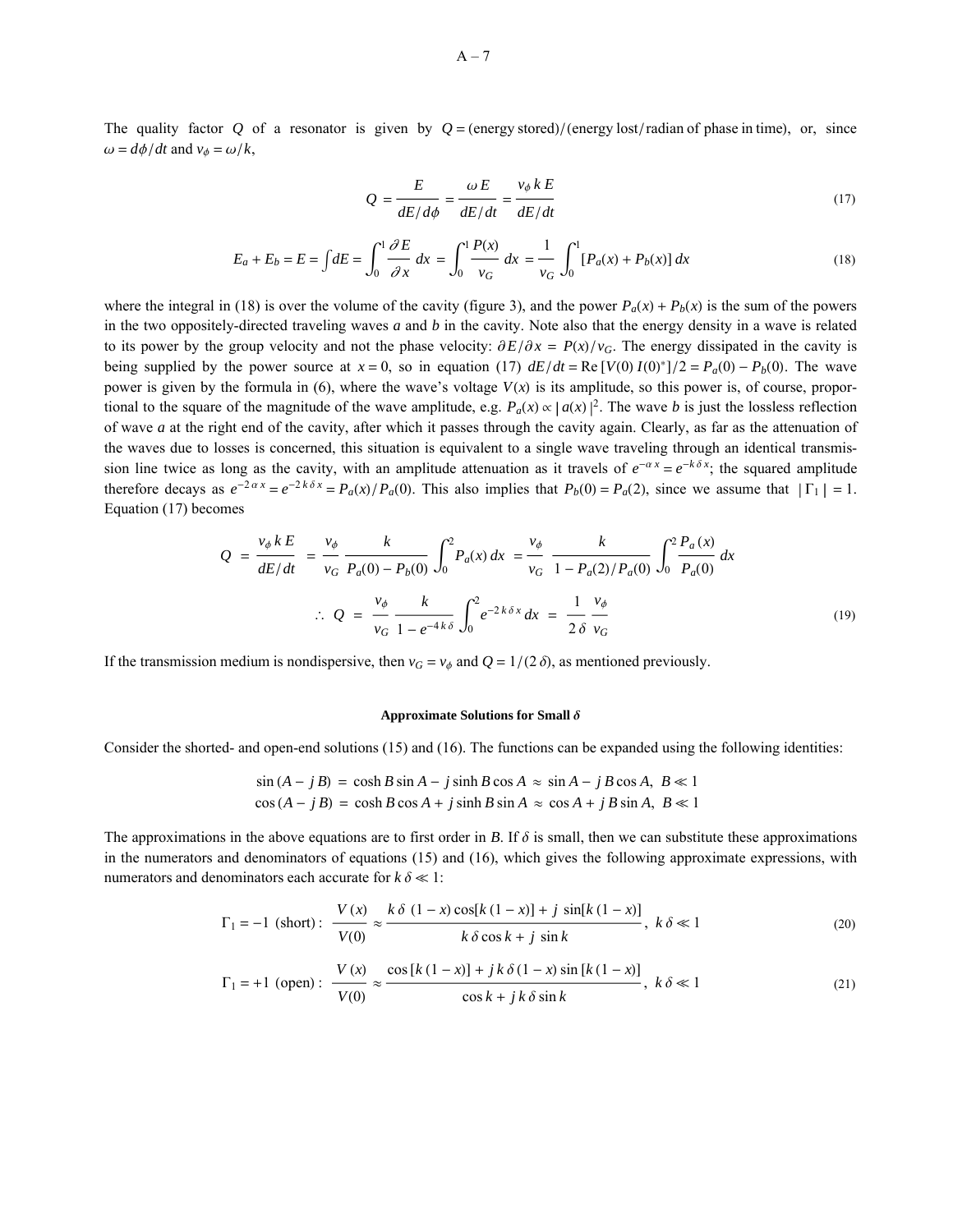These expressions can be simplified considerably at their respective resonant frequencies —  $k_n = n\pi$  for (20),  $k_n = (n - 1/2)\pi$  for (21), *n* a positive integer — resulting in a single expression for *V*(*x*), as long as the appropriate resonant value for  $k_n$  is used, as shown in equation (22) and figure 5. The relative error in (22) is of order  $(k_n \delta)^2$ .

At resonance: 
$$
\frac{V(x)}{V(0)} \approx (1 - x) \cos(k_n x) - j \frac{1}{k_n \delta} \sin(k_n x), k_n \delta \ll 1
$$
  

$$
k_n = \begin{cases} n\pi, & \text{if } \Gamma_1 = -1 \text{ (short)} \\ (n - 1/2)\pi, & \text{if } \Gamma_1 = +1 \text{ (open)} \end{cases}, n \text{ a positive integer}
$$
 (22)



Figure 5. Typical complex response vs. position of a unit-length, 1-D cavity at its second resonance. Imaginary (solid) and real (dashed) parts are plotted.

So at resonance the *quadrature-phase* part of the response phasor  $V(x)$  varies as the sine of x, with amplitude  $V(0)/(k_n \delta)$ . The *in-phase* amplitude decreases from *V*(0) to 0 at the far end of the line  $(x = 1)$ . If  $k_n \delta \ll 1$ , then the quadrature phase component dominates the phasor amplitude, so the overall amplitude varies as  $\sin x$ , to an accuracy of  $\sim (k_n \delta)^2$ , except near the nodes (0's of the quadrature phase part), where the phasor amplitude is  $(1 - x) V(0)$ .

Consider now the response at  $x = 1$  of the open-termination resonator, equation (21), which we choose because the open end of the transmission line is always an anti-node of the response at resonance.

$$
\frac{V(1)}{V(0)} \approx \frac{1}{\cos k + jk \delta \sin k}, \ k \delta \ll 1
$$

$$
\frac{V(1)}{V(0)} \approx \frac{1}{(1 - k \delta) \cos k + k \delta (\cos k + j \sin k)} = \frac{1}{(1 - k \delta) \cos k + k \delta e^{jk}} = e^{-jk} \left(\frac{1}{k \delta + e^{-jk}(1 - k \delta) \cos k}\right) \tag{23}
$$

The leading  $\exp(-j k)$  term in (23) is just the phase delay due to the wave propagation down the line from  $x = 0$  to  $x = 1$ . The second term in the expression should capture the rapid changes in amplitude and phase of the response near resonance; at resonance  $\cos k = 0$ , and the magnitude of the response is  $1/(k \delta)$ , as in equation (22) for  $x = 1$ . To proceed further we wish to simplify the model of the resonant response in  $(23)$  as a function of  $k$  for values near a resonant frequency  $k_n = (n - 1/2)\pi$ . We define  $\Delta k = k - k_n$ ,  $\Delta k \ll 1$  and expand the expression about  $k_n$  to get rid of the transcendental functions, discarding terms of order  $(\Delta k)^2$  and  $(\Delta k)$   $\delta$  or higher:

$$
e^{-jk}(1-k\delta)\cos k \approx e^{-j(k_n+\Delta k)}(1-k_n\delta)\cos((k_n+\Delta k)\approx j\Delta k, \ \Delta k \ll 1 \text{ and } k_n=(n-1/2)\pi
$$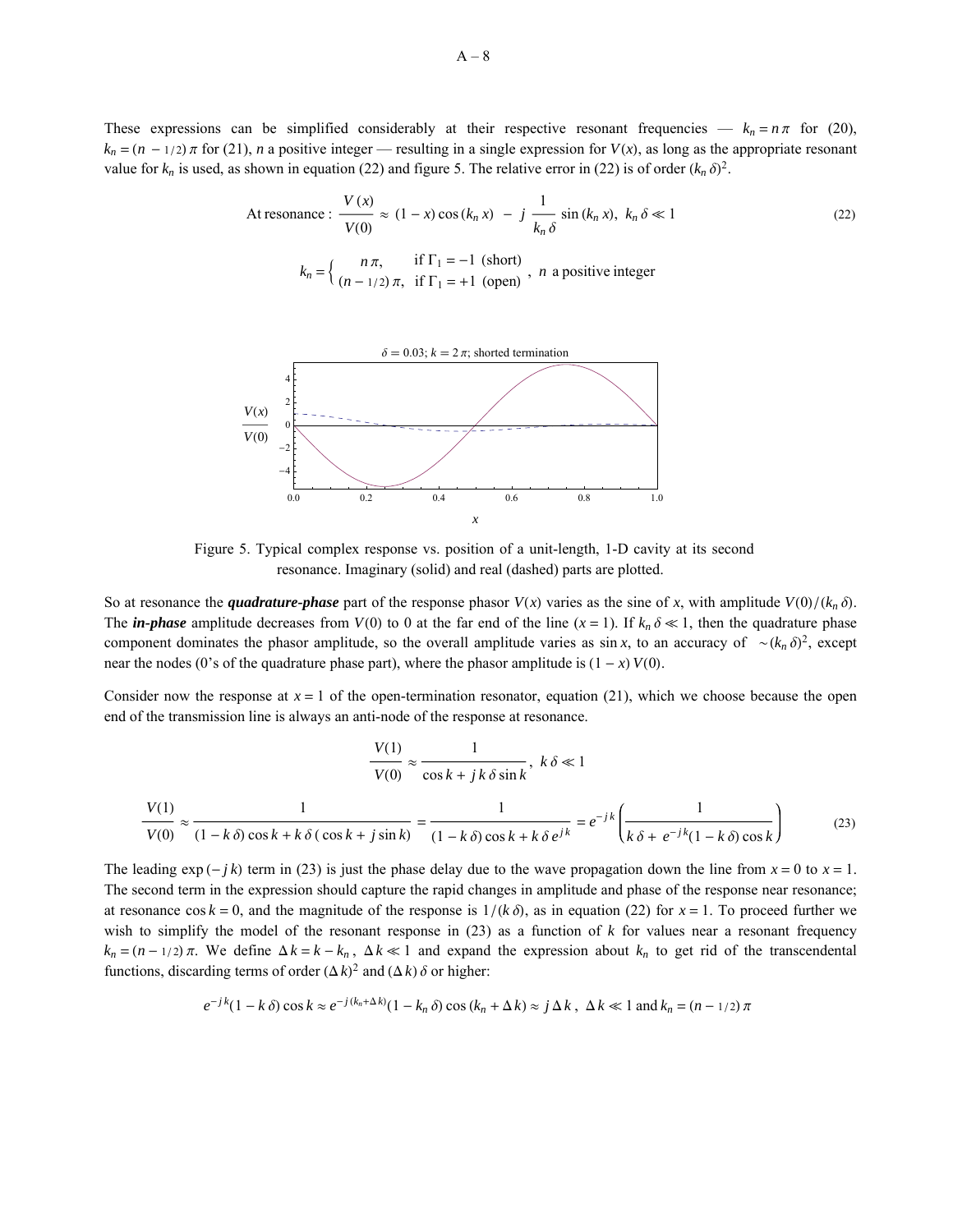$$
\therefore \frac{V(1)}{V(0)} \approx j \left(-1\right)^n \left(\frac{1}{k_n \delta + j \Delta k}\right); \ k \delta \ll 1, \ \Delta k = k - k_n \ll 1 \text{ (open-termination resonator)}\tag{24}
$$

where in (24) the overall phase term  $\exp(-jk)$  in (23) has been replaced by  $\exp(-jk_n) = j(-1)^n$ . The squared magnitude of the response (24) is called a *Lorentzian response* and is typical of many resonant systems, including the natural line shapes of emission lines due to electron transitions in excited atoms. Equations (25) and (26) provide the magnitude and phase of the Lorentzian:

with :  $k_n = (n - 1/2) \pi$ , open termination,  $\Delta k = k - k_n$ 

$$
\left|\frac{V(1)}{V(0)}\right|^2 \approx \frac{1}{(\Delta k)^2 + (k_n \delta)^2} \tag{25}
$$

$$
\arg\left(\frac{V(1)}{V(0)}\right) \approx -\left(k_n + \tan^{-1}\left(\frac{\Delta k}{k_n \delta}\right)\right) \equiv \frac{\pi}{2} \left(-1\right)^n - \tan^{-1}\left(\frac{\Delta k}{k_n \delta}\right) \tag{26}
$$

When  $\Delta k / k_n = \pm \delta$ , the response magnitude (25) is half its maximum value of  $1 / (k_n \delta)^2$ , and the arctangent in (26) has a value of  $\pm(\pi/4)$ . These are consistent with a resonant response with  $Q = 1/(2 \delta)$ , as was found previously. Incidentally, the '=' symbol in (26) means congruence modulo  $2\pi$ , wrapping the phase into the branch  $-\pi < \phi \le \pi$ , as in figure 4.

The Lorentzian response described by equations (25) and (26) are easily extended to apply to  $V(x)/V(0)$  generally for a resonance of either the shorted or open lines by using (22):

with: 
$$
k_n = \begin{cases} n\pi, & \text{if } \Gamma_1 = -1 \text{ (short)} \\ (n-1/2)\pi, & \text{if } \Gamma_1 = +1 \text{ (open)} \end{cases}
$$
, *n* a positive integer,  $\Delta k = k - k_n$   

$$
\left| \frac{V(x)}{V(0)} \right|^2 \approx \frac{\sin^2 (k_n x)}{(\Delta k)^2 + (k_n \delta)^2}
$$
(27)

$$
\arg\left(\frac{V(x)}{V(0)}\right) \approx -\left(\arg\left(j\,\sin\left(k_n\,x\right)\right) + \tan^{-1}\left(\frac{\Delta\,k}{k_n\,\delta}\right)\right) \tag{28}
$$

3. *Lossless Cavities with Partial Reflections at the Boundaries*



Figure 6. A unit-length, driven, 1-D cavity with lossy terminations.

Now consider the case where the transmission medium is lossless, but the terminations have  $|\Gamma| < 1$ . The situation is depicted in figure 6. For example, a Fabry-Perot optical cavity may have identical end mirrors which reflect nearly all of the incident light, with but a small fraction transmitted through. Another example would be a section of lossless transmission line whose characteristic impedance  $Z_0$  differs substantially from that of the media interfaced to either end. In particular, we will be interested in not only how the wave amplitude within the cavity varies with frequency, but also the frequency variation of the power transmitted through the cavity (injected at one end and absorbed at the other).

A wave *c* is injected at the left end of the cavity; the wave at the right end is partially reflected, but a portion *d* is absorbed by the terminator at that end. The two end termination reflection coefficients  $|\Gamma_0| \le 1$  and  $|\Gamma_1| \le 1$ , i.e. just a little less